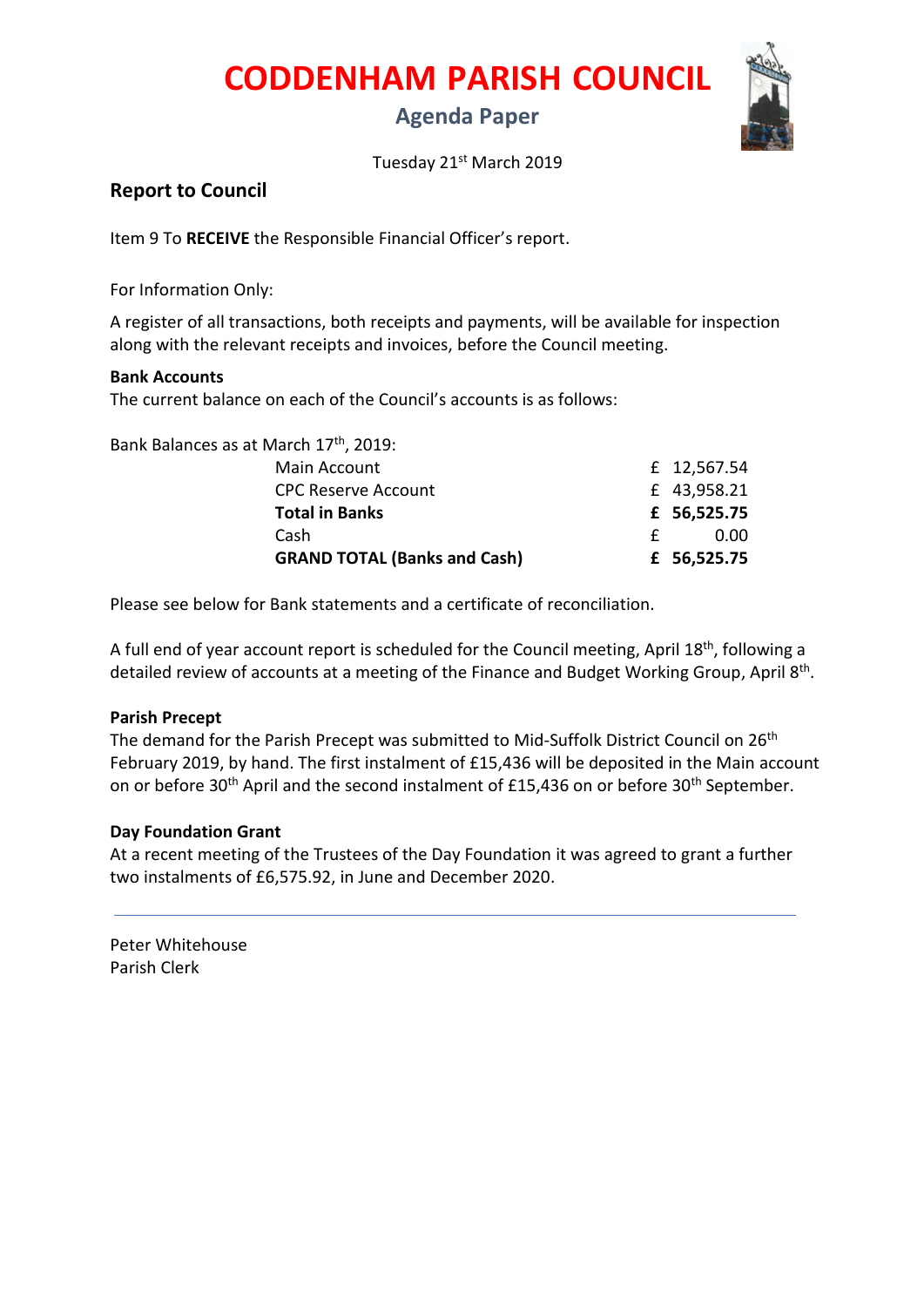5

|   | <b>Bank Reconciliation at 17/03/2019</b>                       |                   |            |
|---|----------------------------------------------------------------|-------------------|------------|
|   | Cash in Hand 01/04/2018                                        |                   |            |
|   |                                                                |                   |            |
|   |                                                                |                   | 49,257.14  |
|   | <b>ADD</b>                                                     |                   |            |
|   | Receipts 01/04/2018 - 17/03/2019                               |                   | 64,320.95  |
|   |                                                                |                   | 113,578.09 |
|   | <b>SUBTRACT</b>                                                |                   |            |
|   | Payments 01/04/2018 - 17/03/2019                               |                   | 57,052.34  |
| A | Cash in Hand 17/03/2019                                        |                   | 56,525.75  |
|   | (per Cash Book)                                                |                   |            |
|   | Cash in hand per Bank Statements                               |                   |            |
|   | 31/03/2018<br>Cash<br>Unity Main Account T1 xx35<br>17/03/2019 | 0.00<br>12,567.54 |            |
|   | Reserve xx51<br>17/03/2019                                     | 43,958.21         |            |
|   |                                                                |                   |            |
|   |                                                                |                   |            |
|   |                                                                |                   |            |
|   |                                                                |                   |            |
|   |                                                                |                   |            |
|   |                                                                |                   |            |
|   |                                                                |                   |            |
|   |                                                                |                   |            |
|   |                                                                |                   |            |
|   |                                                                |                   |            |
|   |                                                                |                   |            |
|   |                                                                |                   | 56,525.75  |
|   | Less unpresented cheques<br>As attached                        |                   | 0.00       |
|   |                                                                |                   | 56,525.75  |
|   | Plus unpresented receipts<br>As attached                       |                   | 0.00       |
| В | <b>Adjusted Bank Balance</b>                                   |                   | 56,525.75  |
|   | $A = B$ Checks out OK                                          |                   |            |
|   |                                                                |                   |            |
|   |                                                                |                   |            |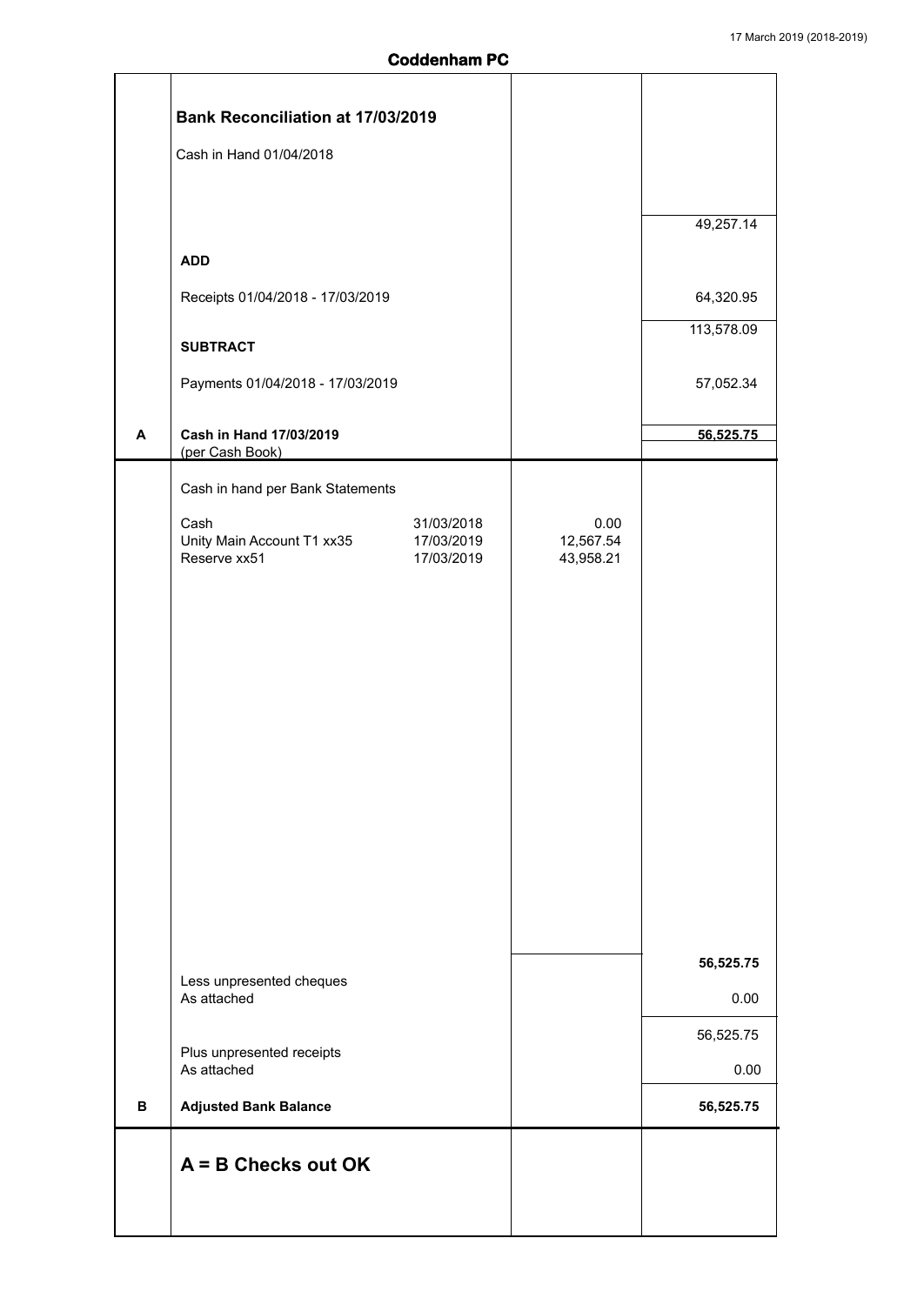

#### **Coddenham Parish Council**

## **Transaction listing for account 60-83-01 20331335 from 01 Jan 2019 to 31 Mar 2019**

| <b>Date</b><br>15Mar2019 | <b>Time</b><br>06:21 | <b>Description</b><br>Direct Debit (GRADWELL COMMS LTD) | <b>Serial No</b> | <b>Debits</b><br>(18.96) | <b>Credits</b> | <b>Balance</b><br>12,567.54 |
|--------------------------|----------------------|---------------------------------------------------------|------------------|--------------------------|----------------|-----------------------------|
| 14Mar2019                | 06:24                | B/P to: Groundwork East                                 |                  | (600.00)                 |                | 12,586.50                   |
| 12Mar2019                | 08:12                | Newson JM&MJ                                            |                  |                          | 25.00          | 13,186.50                   |
| 11Mar2019                | 06:22                | Direct Debit (BT GROUP PLC)                             |                  | (123.12)                 |                | 13,161.50                   |
| 06Mar2019                | 11:28                | L Evans                                                 |                  |                          | 108.00         | 13,284.62                   |
| 04Mar2019                | 06:25                | Direct Debit (HYDRO-ELECTRIC)                           |                  | (250.25)                 |                | 13,176.62                   |
| 27Feb2019                | 06:30                | B/P to: Suffolk Cstl Norse                              |                  | (3,612.00)               |                | 13,426.87                   |
| 27Feb2019                | 06:29                | B/P to: R Dalton-Thorpe                                 |                  | (100.00)                 |                | 17,038.87                   |
| 27Feb2019                | 06:29                |                                                         |                  |                          |                |                             |
|                          | 06:28                | B/P to: Peter Whitehouse                                |                  | (686.40)                 |                | 17,138.87                   |
| 27Feb2019                |                      | B/P to: Peter Whitehouse                                |                  | (14.40)                  |                | 17,825.27                   |
| 27Feb2019                | 06:28                | B/P to: Judith E Challis                                |                  | (273.77)                 |                | 17,839.67                   |
| 27Feb2019                | 06:26                | B/P to: Charmian Hall                                   |                  | (262.95)                 |                | 18,113.44                   |
| 22Feb2019                | 06:20                | Direct Debit (ANGLIAN WATER BUSI)                       |                  | (116.20)                 |                | 18,376.39                   |
| 20Feb2019                | 08:49                | B/P to: Dr I Burgess                                    |                  | (51.96)                  |                | 18,492.59                   |
| 19Feb2019                | 09:17                | B/P to: Starboard (Scribe)                              |                  | (339.60)                 |                | 18,544.55                   |
| 19Feb2019                | 09:17                | B/P to: Coddenham Food Str                              |                  | (44.72)                  |                | 18,884.15                   |
| 19Feb2019                | 09:17                | B/P to: Daniel Adams                                    |                  | (16.00)                  |                | 18,928.87                   |
| 19Feb2019                | 06:23                | Direct Debit (O2)                                       |                  | (23.81)                  |                | 18,944.87                   |
| 15Feb2019                | 06:22                | Direct Debit (GRADWELL COMMS LTD)                       |                  | (18.96)                  |                | 18,968.68                   |
| 11Feb2019                | 11:19                | C Kendall                                               |                  |                          | 25.00          | 18,987.64                   |
| 07Feb2019                | 06:28                | B/P to: MPLC Ltd                                        |                  | (203.69)                 |                | 18,962.64                   |
| 07Feb2019                | 06:28                | B/P to: Peter Whitehouse                                |                  | (7.99)                   |                | 19,166.33                   |
| 07Feb2019                | 06:26                | B/P to: Coddenham Food Str                              |                  | (20.81)                  |                | 19,174.32                   |
| 04Feb2019                | 18:33                | RACHEL DALTON-THORPE                                    |                  |                          | 100.00         | 19,195.13                   |
| 31Jan2019                | 11:20                | Returned Payment - SCRIBE 2000 LTD                      |                  |                          | 416.40         | 19,095.13                   |
| 31Jan2019                | 11:14                | <b>MAIN J ADGD</b>                                      |                  |                          | 216.00         | 18,678.73                   |
| 31Jan2019                | 06:31                | B/P to: Scribe 2000 Ltd                                 |                  | (416.40)                 |                | 18,462.73                   |
| 28Jan2019                | 06:33                | B/P to: Peter Whitehouse                                |                  | (549.20)                 |                | 18,879.13                   |
| 28Jan2019                | 06:31                | B/P to: Charmian Hall                                   |                  | (210.36)                 |                | 19,428.33                   |
| 28Jan2019                | 06:31                | B/P to: Peter Whitehouse                                |                  | (14.40)                  |                | 19,638.69                   |
| 28Jan2019                | 06:30                | B/P to: Judith E Challis                                |                  | (224.62)                 |                | 19,653.09                   |
| 28Jan2019                | 06:30                | B/P to: Peter Whitehouse                                |                  | (15.98)                  |                | 19,877.71                   |
| 25Jan2019                | 10:50                | RACHEL DALTON-THORPE                                    |                  |                          | 79.50          | 19,893.69                   |
| 21Jan2019                | 18:33                | I Burgess                                               |                  |                          | 96.00          | 19,814.19                   |
| 21Jan2019                | 18:33                | I Burgess                                               |                  |                          | 7.50           | 19,718.19                   |
| 18Jan2019                | 06:39                | B/P to: Creative Arts East                              |                  | (300.00)                 |                | 19,710.69                   |
| 18Jan2019                | 06:39                | B/P to: Daniel Adams                                    |                  | (32.00)                  |                | 20,010.69                   |
| 18Jan2019                | 06:38                | B/P to: HMRC Cumbernauld                                |                  | (602.68)                 |                | 20,042.69                   |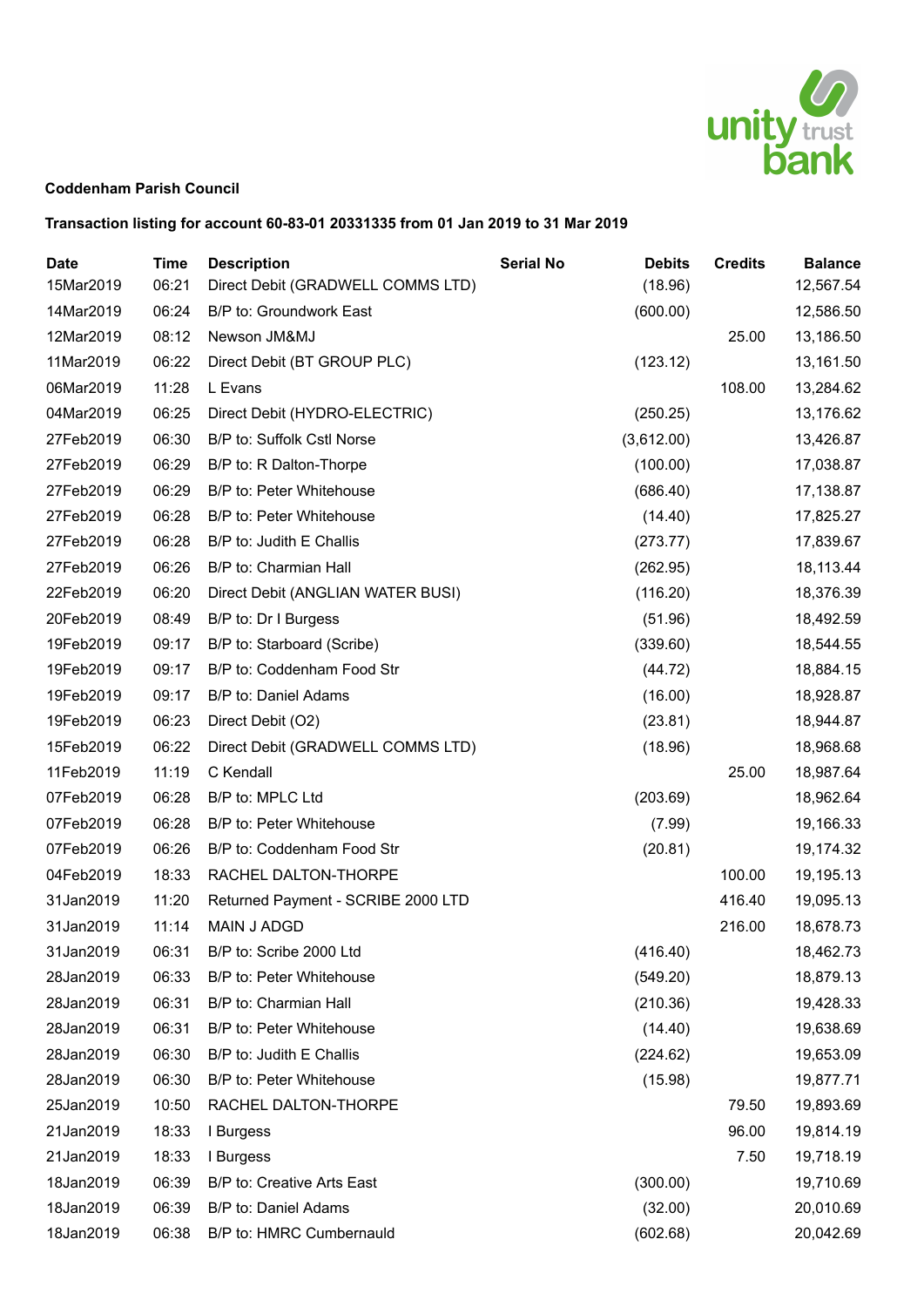| 18Jan2019 | 06:36 | B/P to: PCC of Coddenham          | (60.00)     |        | 20,645.37 |
|-----------|-------|-----------------------------------|-------------|--------|-----------|
| 17Jan2019 | 06:21 | Direct Debit (O2)                 | (24.22)     |        | 20,705.37 |
| 17Jan2019 | 06:20 | Direct Debit (GRADWELL COMMS LTD) | (18.96)     |        | 20,729.59 |
| 17Jan2019 | 06:20 | <b>HMRC VAT REPAY</b>             |             | 111.66 | 20,748.55 |
| 14Jan2019 | 06:18 | Direct Debit (PUBLIC WORKS LOANS) | (6, 575.92) |        | 20,636.89 |
| 10Jan2019 | 13:40 | C Buckle                          |             | 67.44  | 27,212.81 |
| 09Jan2019 | 06:31 | B/P to: Mid-Suffolk DC            | (58.45)     |        | 27,145.37 |
| 04Jan2019 | 18:35 | LOCK MA                           |             | 39.00  | 27,203.82 |
| 04Jan2019 | 12:30 | L Evans                           |             | 84.00  | 27,164.82 |
|           |       |                                   |             |        |           |

*Page Generated at 20:30 on 17 Mar 2019*